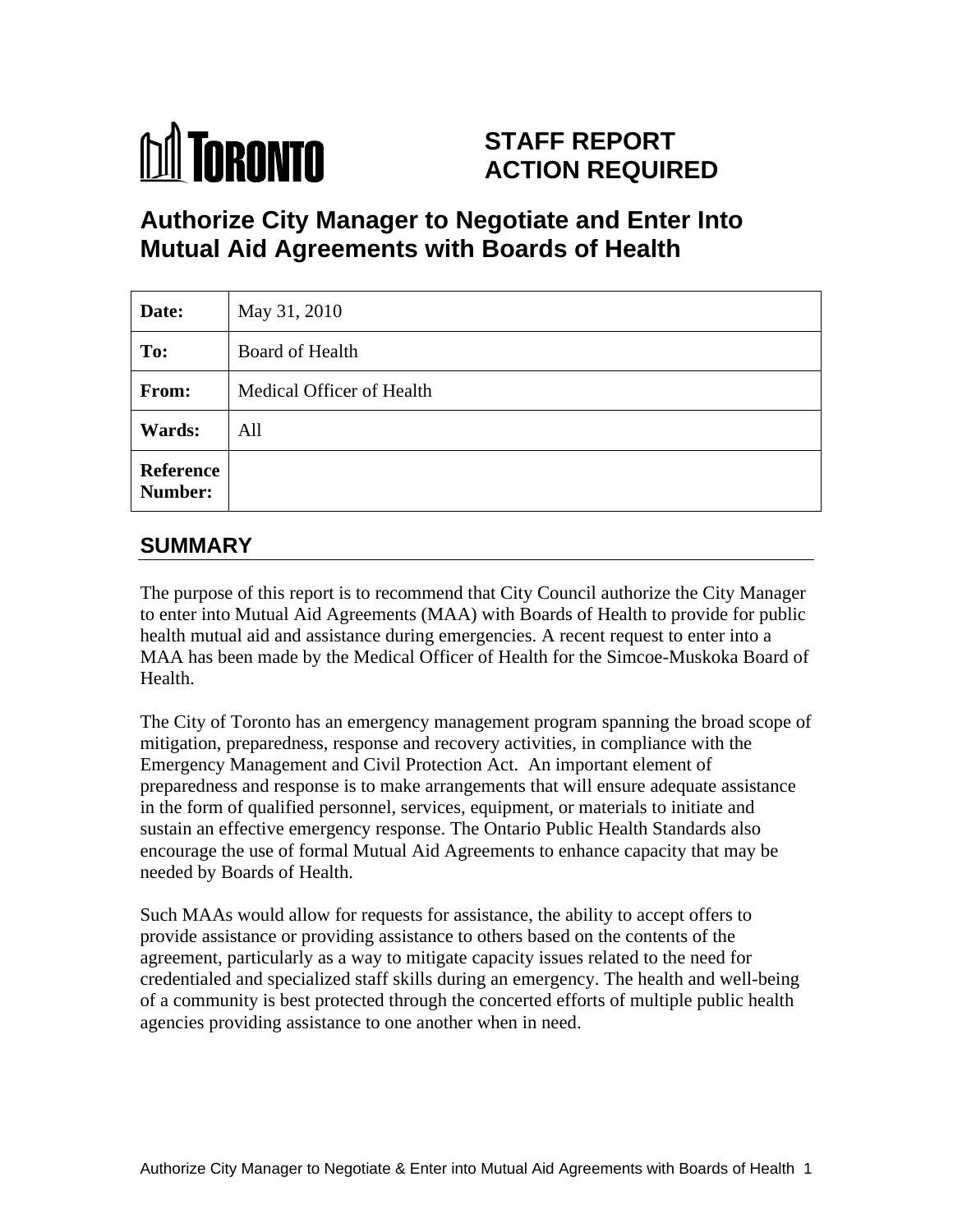## **RECOMMENDATIONS**

#### **The Medical Officer of Health recommends that:**

- 1. City Council authorize the City Manager to negotiate and enter into Mutual Aid Agreements with Boards of Health as appropriate;
- 2. the City Solicitor and Chief Financial Officer and Treasurer be instructed to prepare and review each Mutual Aid Agreement as required; and
- 3. the Medical Officer of Health in collaboration with the Office of Emergency Management implement and maintain these agreements on an ongoing basis and provide timely information reports to City Council subsequent to the activation of any mutual aid agreement.

#### **Financial Impact**

There are no immediate financial impacts as a result of this report. The MAA provides for payment for services provided to the City of Toronto and for the City's recovery of costs when assistance is provided.

### **DECISION HISTORY**

The City Manager or his designate currently has the authority to negotiate and enter into MAA with regions and municipalities as appropriate [\(http://www.toronto.ca/legdocs/2001/agendas/council/cc010130/cms1rpt/cl009.pdf](http://www.toronto.ca/legdocs/2001/agendas/council/cc010130/cms1rpt/cl009.pdf) ). MAAs currently exist between the City of Toronto and the Regions of York and Durham.

Mutual Aid Agreements provide an opportunity to obtain valuable resources when required during an emergency when Boards of Health may find that their own resources quickly become strained. This necessitates obtaining additional resources. The ability to share resources is an effective, cost-efficient method to supplement existing resources.

### **ISSUE BACKGROUND**

Toronto Public Health has been working collaboratively since the fall of 2009 with other G8-impacted health units, the Ministry of Health and Long Term Care (MOHLTC), Health Canada and other health sector partners to ensure that health related planning and preparedness activities were taking place in advance of the G8 and G20 Summits. As in similar past planning situations, capacity issues, credentials and specialized staff skills required for potential emergency situations were raised as concerns during the planning process. A number of these issues could be mitigated through a MAA with other Boards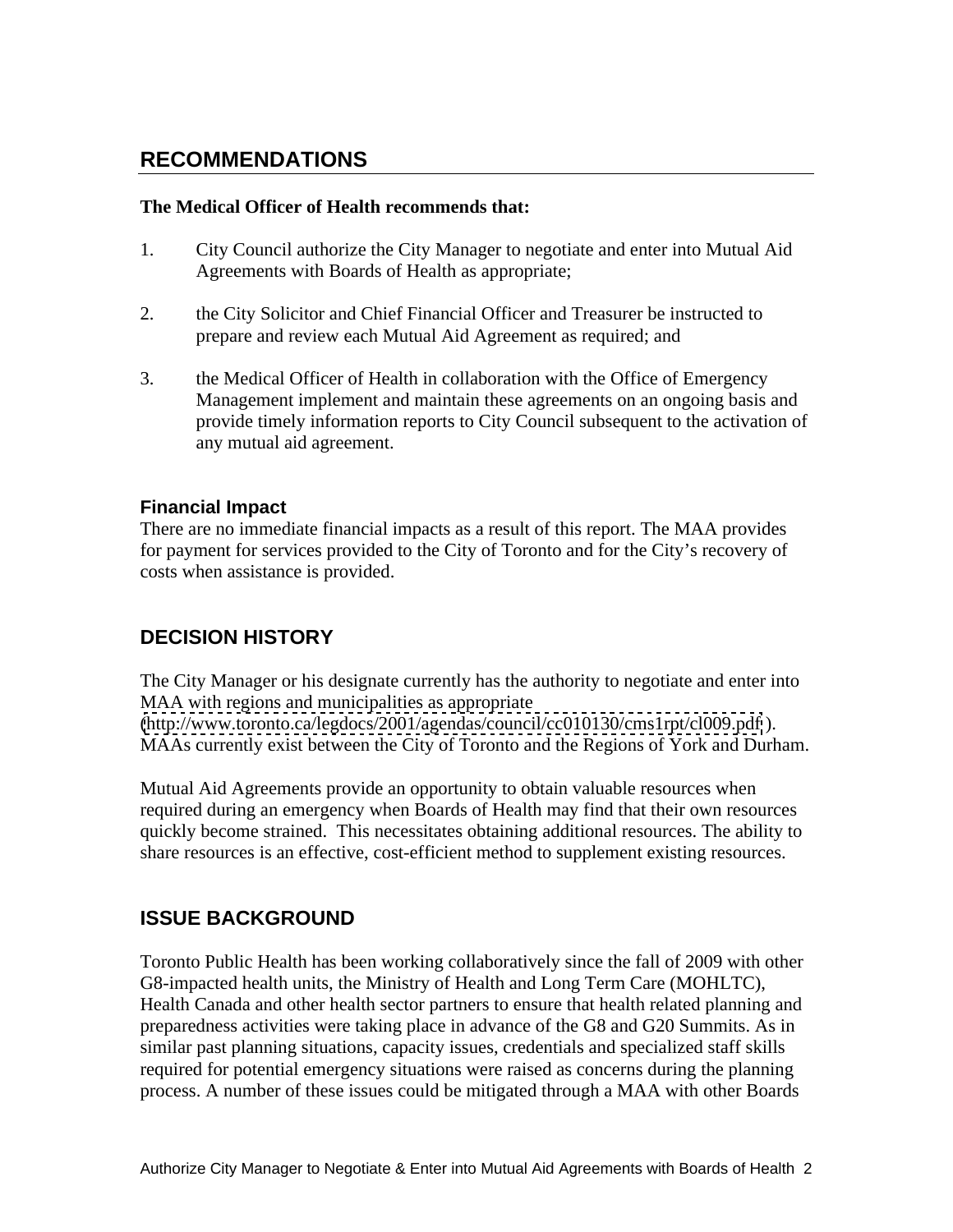of Health. The Medical Officer of Health of the Simcoe Muskoka Board of Health has officially approached the City to pursue a MAA. The health and well-being of a community is best protected through the concerted efforts of multiple public health agencies providing assistance to one another as necessary. MAAs could be negotiated to provide for mutual aid and assistance between Boards of Health when the resources normally available are not sufficient to cope with a situation that requires public health action.

Toronto Public Health continues to work together with the City's Office of Emergency Management and is the lead agency for Toronto's pandemic influenza preparedness and response as well as other contingencies. An important element of preparedness and response is to make arrangements that will ensure availability and access to the necessary facilities, services and resources needed by the City to initiate and sustain an effective emergency response. In 2006, for example, Toronto Public Health entered into discussions with the Toronto District School Board (TDSB) respecting the use of schools as mass vaccination sites. The discussions were expanded to include the City's Office of Emergency Management and the Shelter, Support and Housing Administration Division, given the potential for use of the schools in a wide variety of emergency situations. These three City divisions negotiated with the TDSB to create a MAA that addressed the use of TDSB facilities in a variety of emergency situations. As a result, in December 2007 the City Manager entered into a MAA with the TDSB for the use of school facilities in various emergency situations. The use of school facilities included, for example: mass vaccination clinics in the event of an influenza pandemic; facilities for the shelter of emergency evacuees; the use of warehouse space to accommodate an influx of donations, materials or supplies; and priority provision of goods from suppliers. The MAA with the TDSB served as a model for the agreement with the TCDSB that was negotiated in October 2008.

It is recommended that the City Manager or his designate have the authority to negotiate and enter into MAAs with Boards of Health when appropriate.

## **COMMENTS**

The MAA would authorize the City Manager, or his designate, to determine the nature and scope of assistance to be offered or requested in an emergency situation. Other specific provisions would include:

- payment by the City of the cost of any assistance received from a Board of Health;
- recovery by the City of costs for any assistance provided to a Board of Health;
- insurance and indemnity provisions;
- information sharing capabilities, including advance information on available personnel, services, equipment or material; and
- assignment of a liaison officer to the Emergency Control Group of the Board of Health for exchanging information during an emergency.